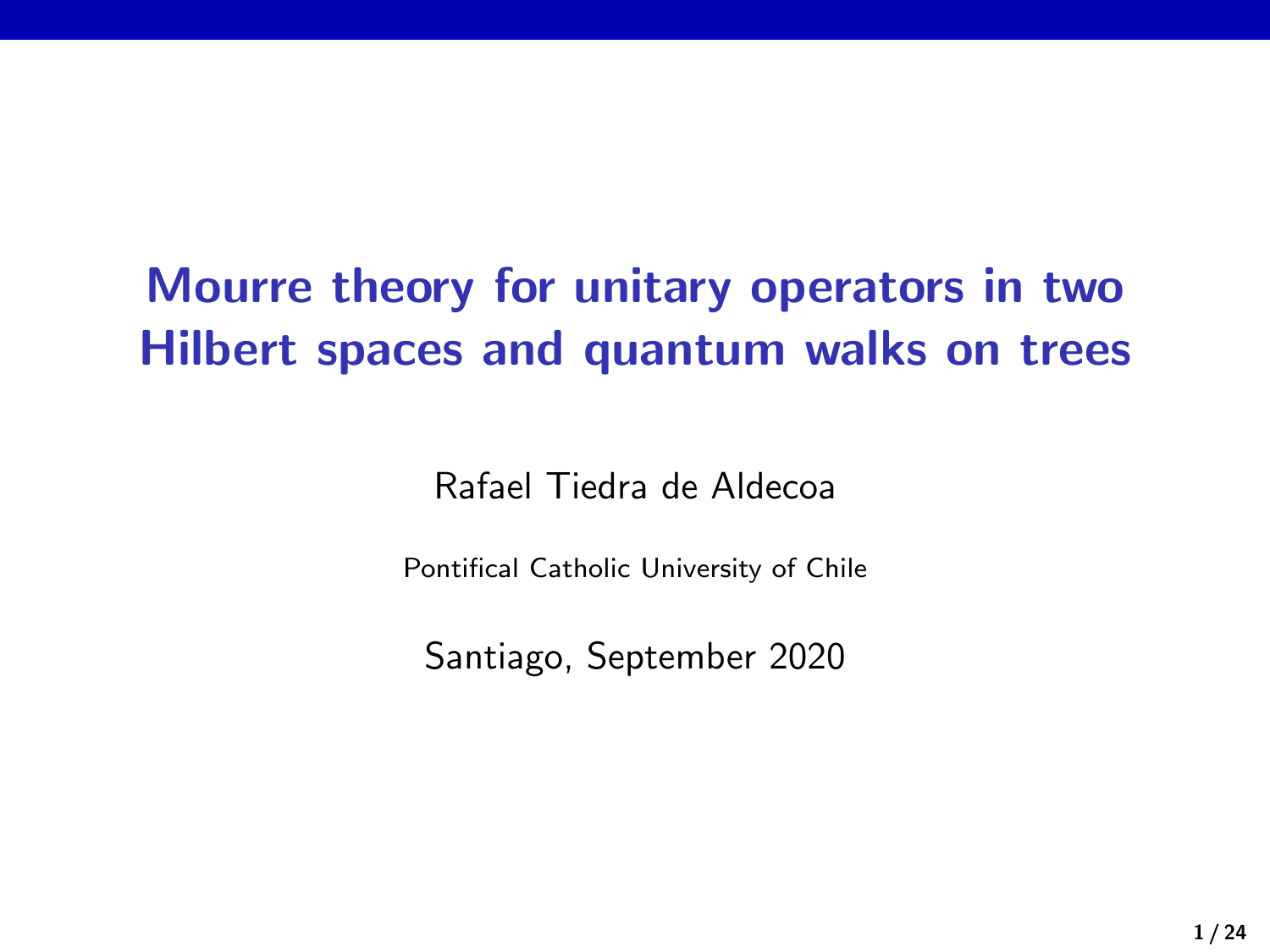# Table of Contents

### **1** [Mourre theory in one Hilbert space](#page-2-0)

- 2 [Quantum walks on homogeneous trees of degree](#page-6-0) 3 **•** [Free evolution operator](#page-10-0)
- 3 [Mourre theory in two Hilbert spaces](#page-15-0)
	- 4 [Quantum walks on homogeneous trees of degree](#page-16-0) 3
		- **•** [Full evolution operator](#page-16-0)
		- [Wave operators](#page-17-0)

### 5 [Open problems](#page-21-0)

### **[References](#page-23-0)**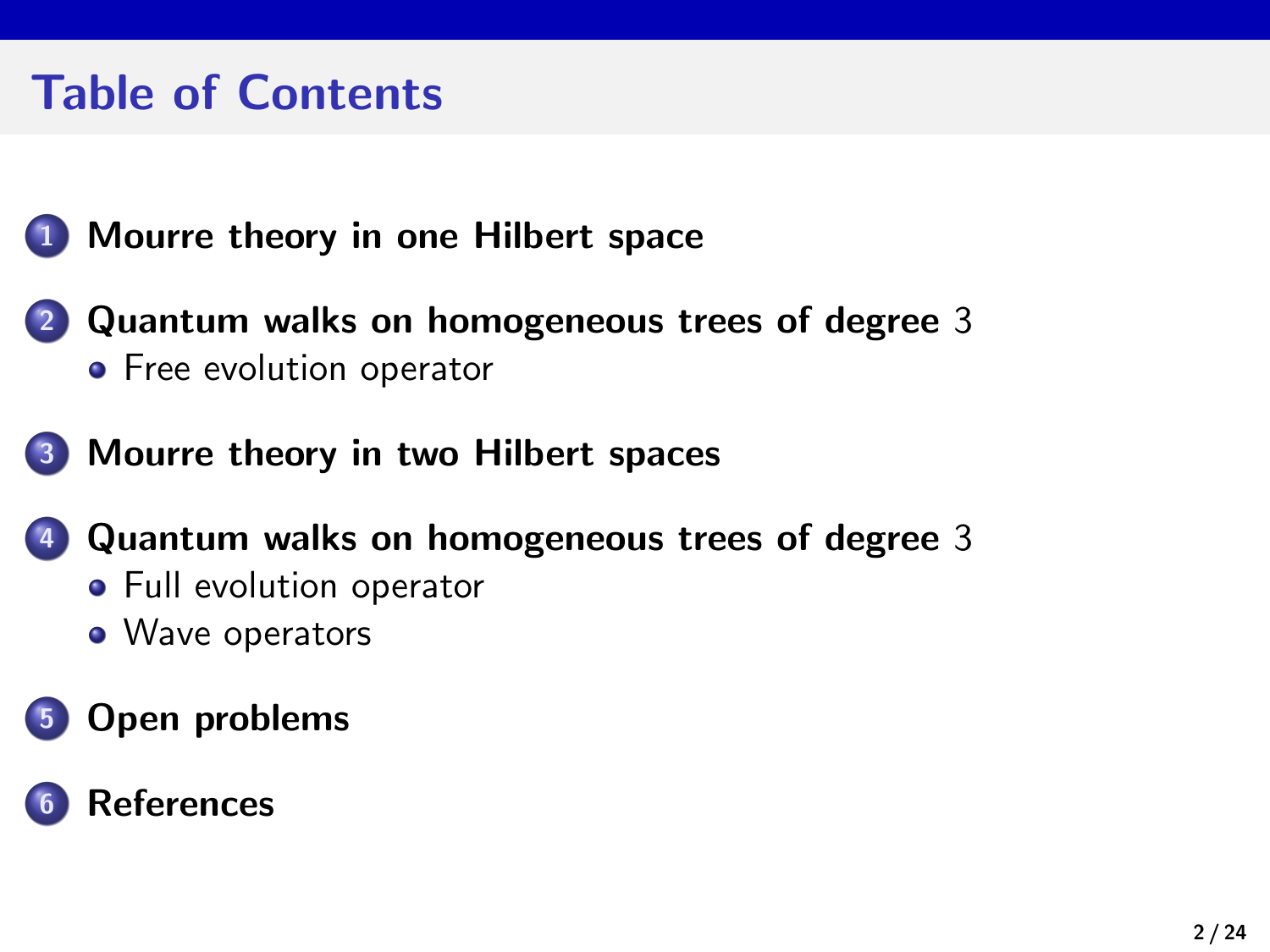# <span id="page-2-0"></span>Mourre theory in one Hilbert space

- H, Hilbert space with norm  $\|\cdot\|$  and scalar product  $\langle \cdot, \cdot \rangle$
- $\mathscr{B}(H)$ , set of bounded linear operators on  $\mathcal{H}$
- $\mathscr{K}(\mathcal{H})$ , set of compact operators on  $\mathcal{H}$
- U, unitary operator in H with spectral measure E <sup>U</sup>(·) and spectrum

$$
\sigma(\mathit{U}) \subset \mathbb{S}^1 := \big\{\, \mathrm{e}^{it} \mid t \in [0,2\pi) \big\}
$$

• A, self-adjoint operator in H with domain  $\mathcal{D}(A)$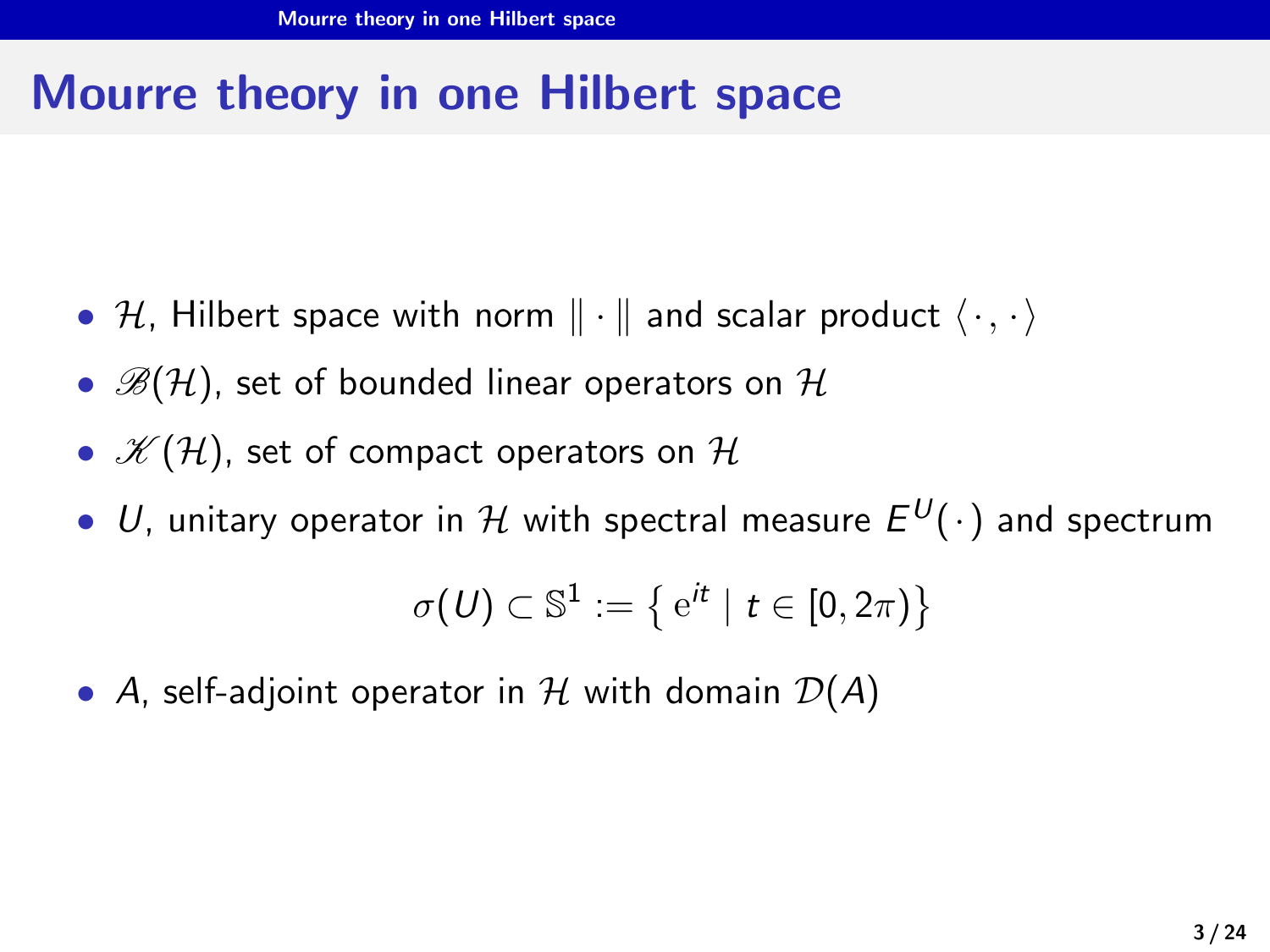### **Definition**

 $U \in C^k(A)$  if the map

$$
\mathbb{R}\ni t\mapsto {\rm e}^{-itA}\ U\,{\rm e}^{itA}\in\mathscr{B}({\cal H})
$$

is strongly of class  $\mathsf{C}^k.$ 

 $U \in C^1(A)$  if and only if

$$
\big|\langle \varphi, UA\varphi\rangle - \langle A\varphi, U\varphi\rangle\big| \leq \text{Const.} \|\varphi\|^2 \quad \text{for all } \varphi \in \mathcal{D}(A).
$$

The bounded operator associated to the continuous extension of the quadratic form is written  $[U, A]$ , and

$$
[iU, A] = \mathsf{s} \cdot \frac{\mathsf{d}}{\mathsf{d}t} \Big|_{t=0} e^{-itA} U e^{itA}.
$$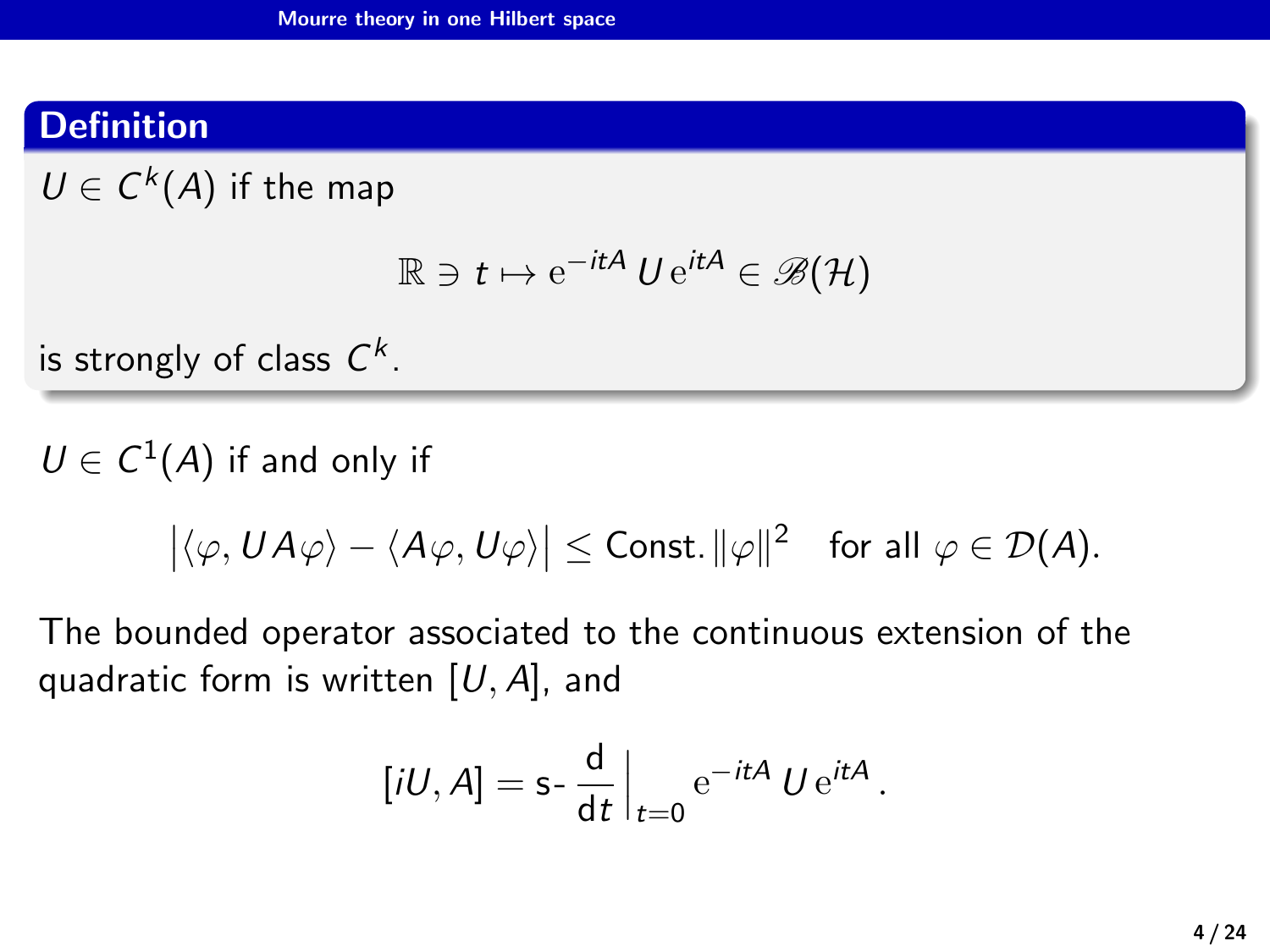### **Definition**

$$
U\in C^{1+\varepsilon}(A) \text{ for some }\varepsilon\in (0,1) \text{ if } U\in C^1(A) \text{ and }
$$

$$
\left\|\mathop{\mathrm{e}}\nolimits^{-itA}[U,A]\mathop{\mathrm{e}}\nolimits^{itA}-[U,A]\right\|_{\mathscr{B}(\mathcal{H})}\le{\text{\rm Const.}\,} t^{\varepsilon}\quad\text{for all}\ \, t\in(0,1).
$$

One has the inclusions:

$$
C^2(A) \subset C^{1+\varepsilon}(A) \subset C^1(A) \subset C^0(A) \equiv \mathscr{B}(\mathcal{H}).
$$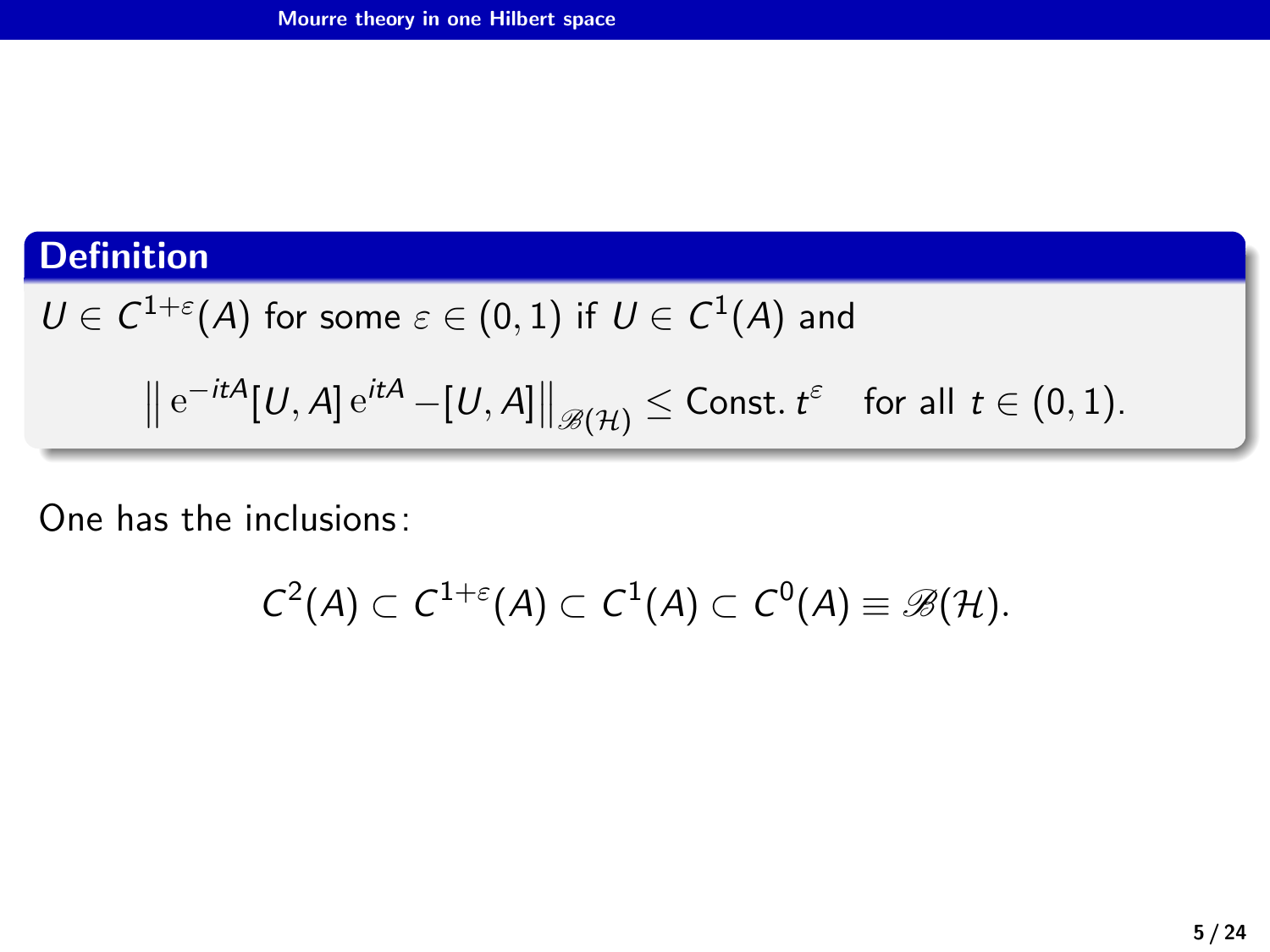### Theorem (Fernández-Richard-T. 2013)

Let  $U \in C^{1+\varepsilon}(A)$  and suppose there exist an open set  $\Theta \subset \mathbb{S}^1$ , a  $>0$  and  $K \in \mathcal{K}(\mathcal{H})$  such that

<span id="page-5-0"></span>
$$
E^{U}(\Theta) U^{-1}[A, U] E^{U}(\Theta) \ge a E^{U}(\Theta) + K.
$$
 (\*)

Then, U has at most finitely many eigenvalues in Θ, each one of finite multiplicity, and no singular continuous spectrum in Θ.

- The inequality  $(\star)$  is called a Mourre estimate for U on  $\Theta$ .
- The operator A is called a conjugate operator for U on  $\Theta$ .
- If  $K = 0$ , then U has purely a.c. spectrum in  $\Theta \cap \sigma(U)$ .
- In fact, one obtains a limiting absorption principle (resolvent estimate) under the hypotheses of the theorem.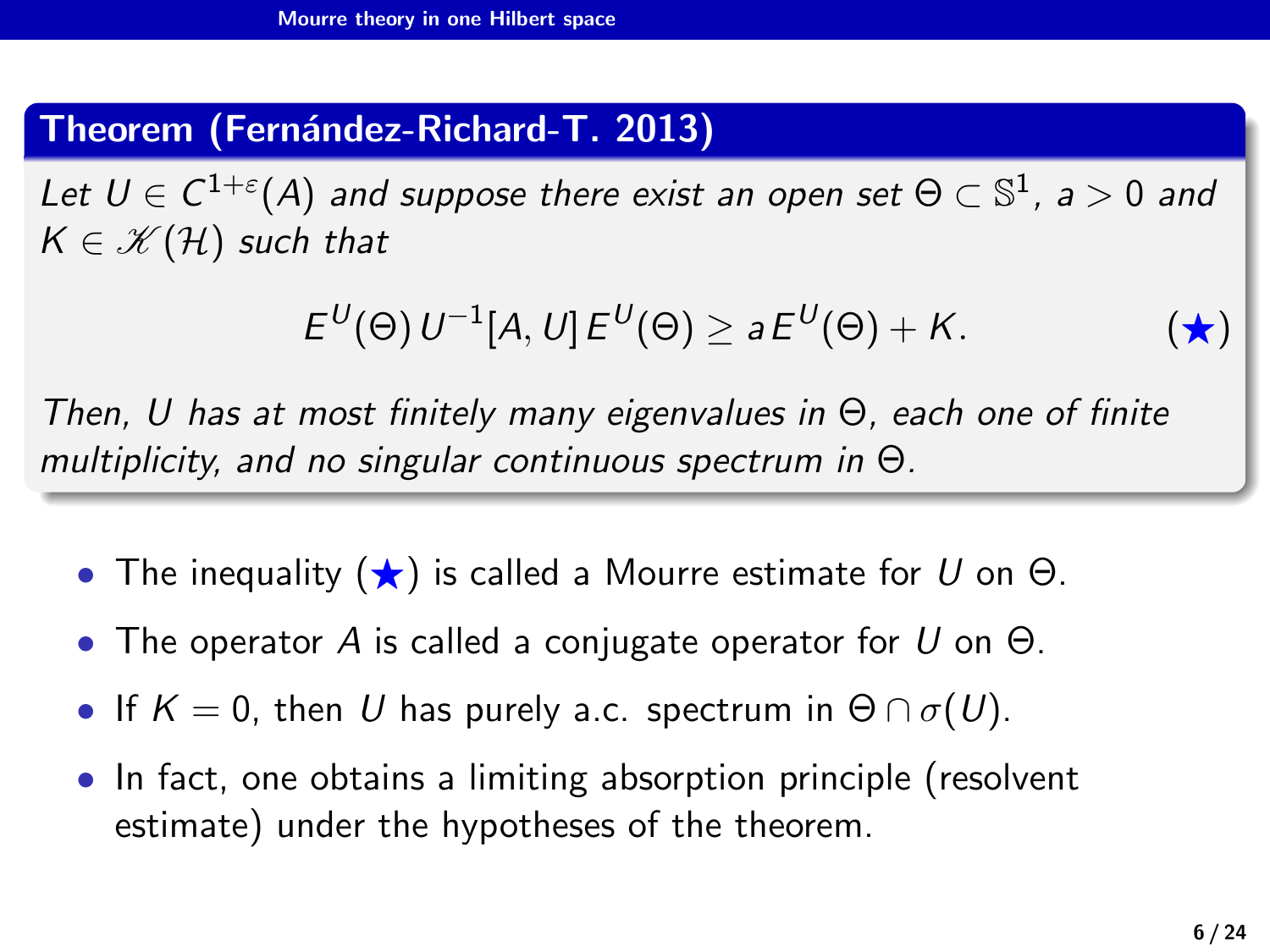## <span id="page-6-0"></span>Quantum walks on homogeneous trees of degree 3



Homogeneous tree  $\mathcal T$  with neutral element e and generators  $a_1, a_2, a_3$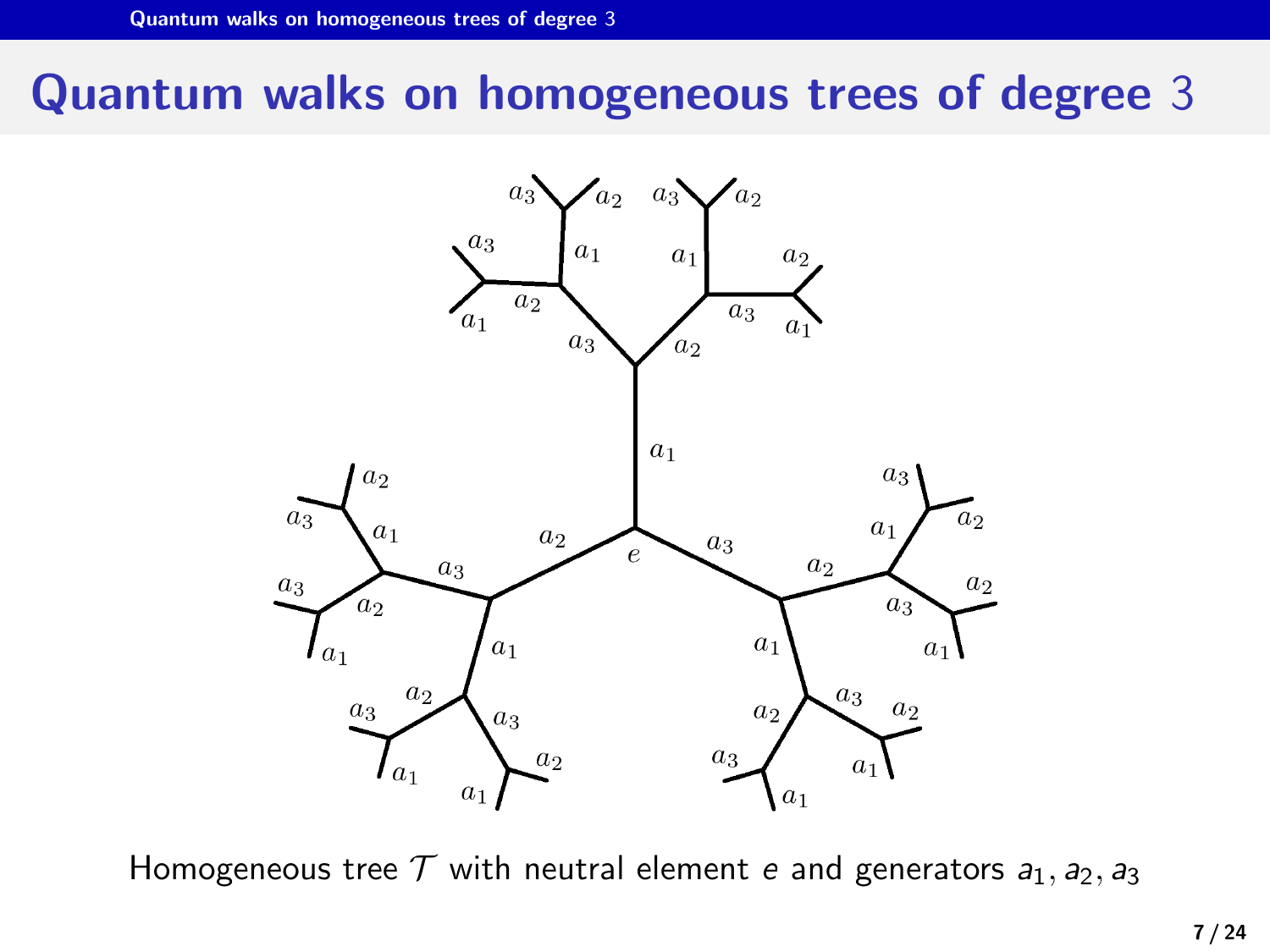Even/odd elements of  $T$  defined with the word norm  $|\cdot|$ :

 $\mathcal{T}_{\mathsf{e}} := \big\{ x \in \mathcal{T} \mid |x| \in 2\mathbb{N} \big\} \quad \text{and} \quad \mathcal{T}_{\mathsf{o}} := \big\{ x \in \mathcal{T} \mid |x| \in 2\mathbb{N} + 1 \big\}$ 

with characteristic functions  $\chi_e$  and  $\chi_o$ .

In the Hilbert space  $\mathcal{H} := \ell^2(\mathcal{T}, \mathbb{C}^3)$  the evolution operator of the quantum walk is  $U := SC$  with <sup>1</sup>

$$
S := \begin{pmatrix} S_{23} & 0 & 0 \\ 0 & S_{31} & 0 \\ 0 & 0 & S_{12} \end{pmatrix}, \quad S_{ij}f := \chi_{e}f(\cdot a_{i}) + \chi_{o}f(\cdot a_{j}), \quad f \in \ell^{2}(\mathcal{T}) \quad \text{(shift)}
$$

$$
(C\varphi)(x) := C(x)\varphi(x), \quad \varphi \in \mathcal{H}, \ x \in \mathcal{T}, \ C(x) \in U(3) \quad \text{(coin)}.
$$

The operator U is unitary because S and C are unitary.

<sup>&</sup>lt;sup>1</sup>Definitions of [Hamza-Joye 2014] and [Joye-Marin 2014].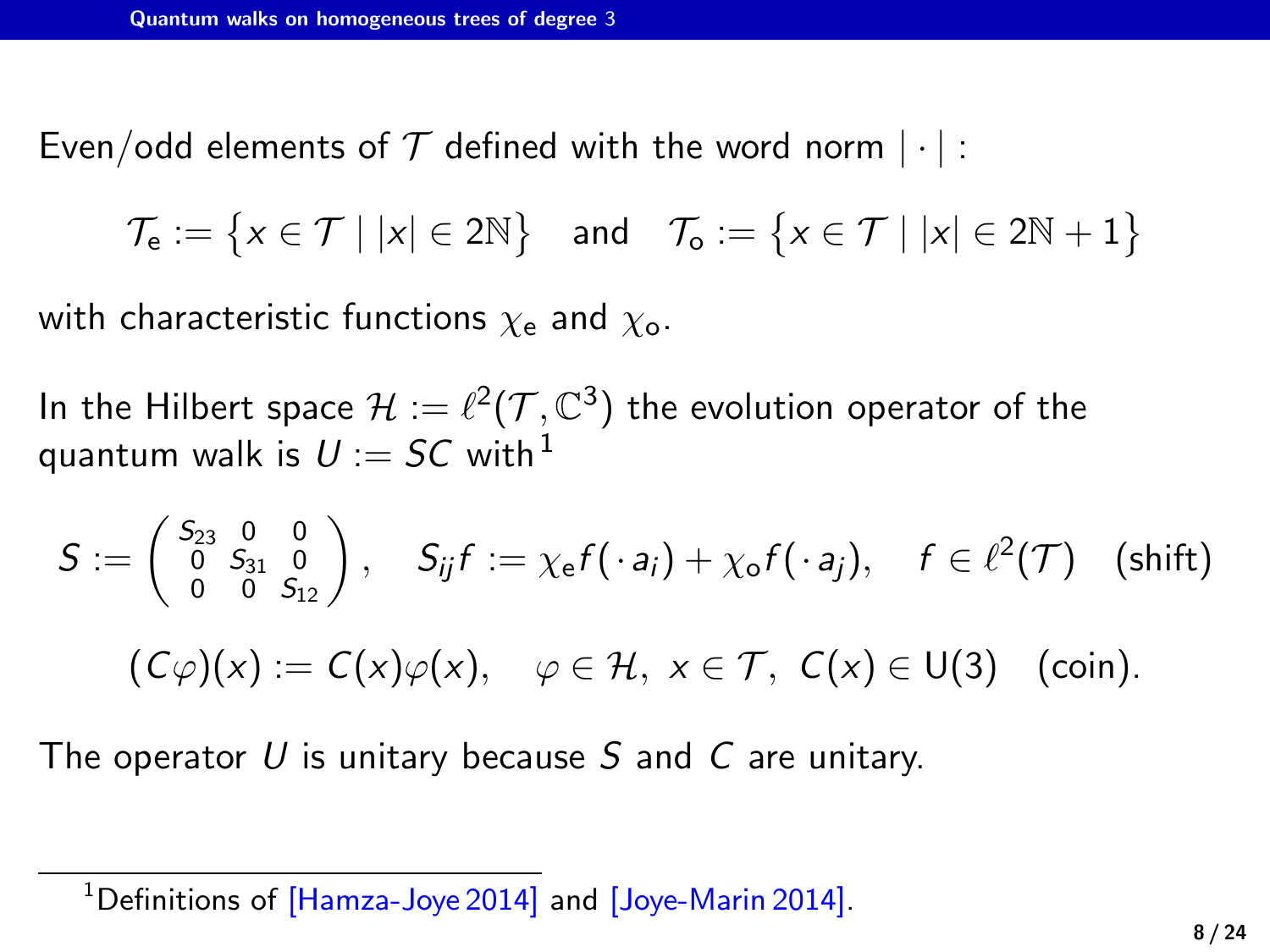

Support of the iterates  $S_{12}^n \delta_{a_3}$   $(n \in \mathbb{Z})$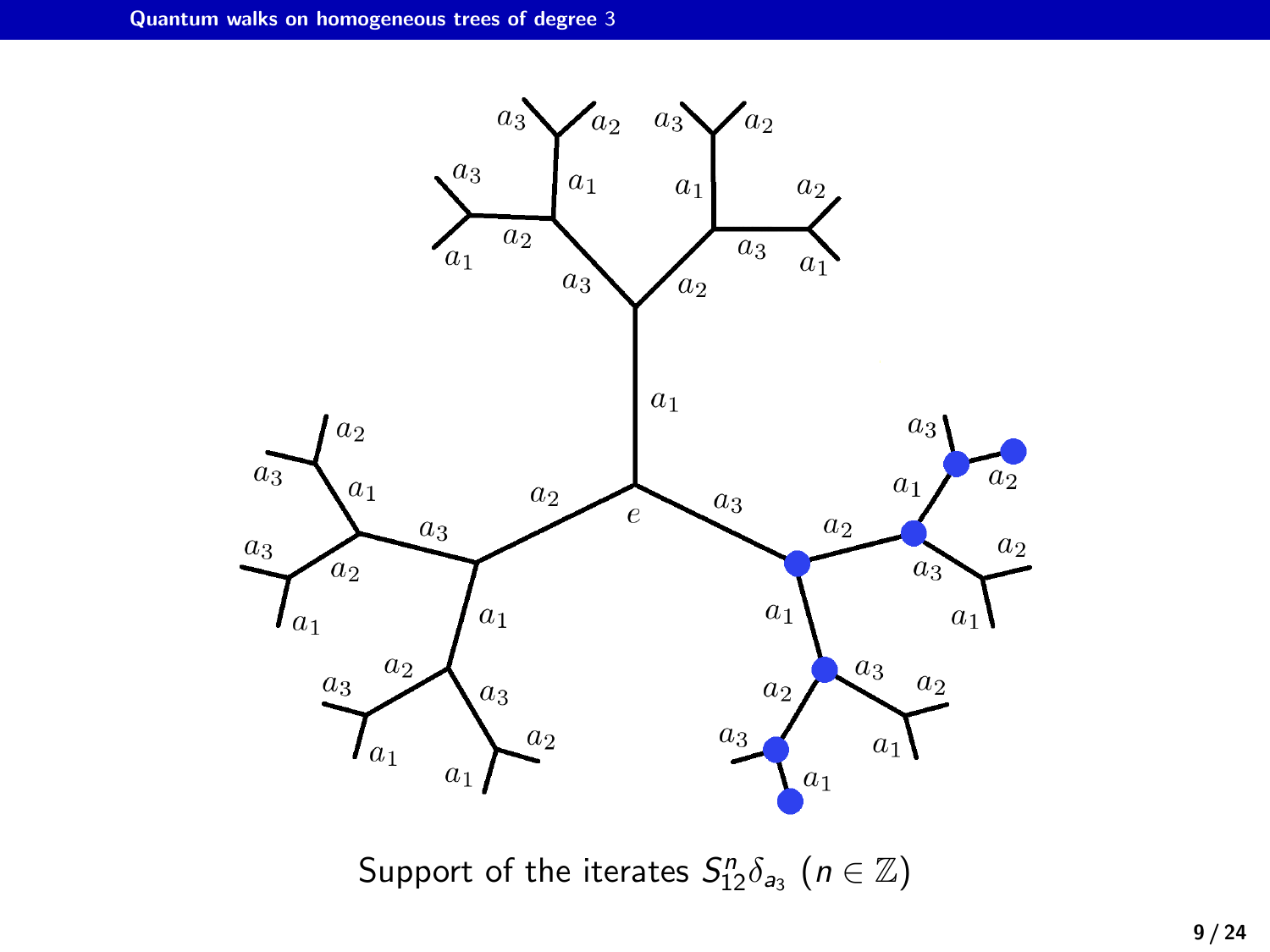We assume that  $C$  is anisotropic; it converges with short-range rate to an asymptotic coin on each branch of  $\mathcal T$  :

### Assumption (Short-range)

For  $i = 1, 2, 3$ , there exist a diagonal matrix  $C_i \in U(3)$  and a scalar  $\varepsilon_i > 0$ such that

$$
||C(x) - C_i||_{\mathscr{B}(\mathbb{C}^3)} \leq \text{Const.} \langle x \rangle^{-(1+\varepsilon_i)} \quad \text{if } x \in \mathcal{T}_i
$$

where  $\mathcal{T}_i := \big\{ \mathsf{x} \in \mathcal{T} \mid \text{the first letter of } \mathsf{x} \in \mathcal{T} \text{ is } \mathsf{a}_i \big\}.$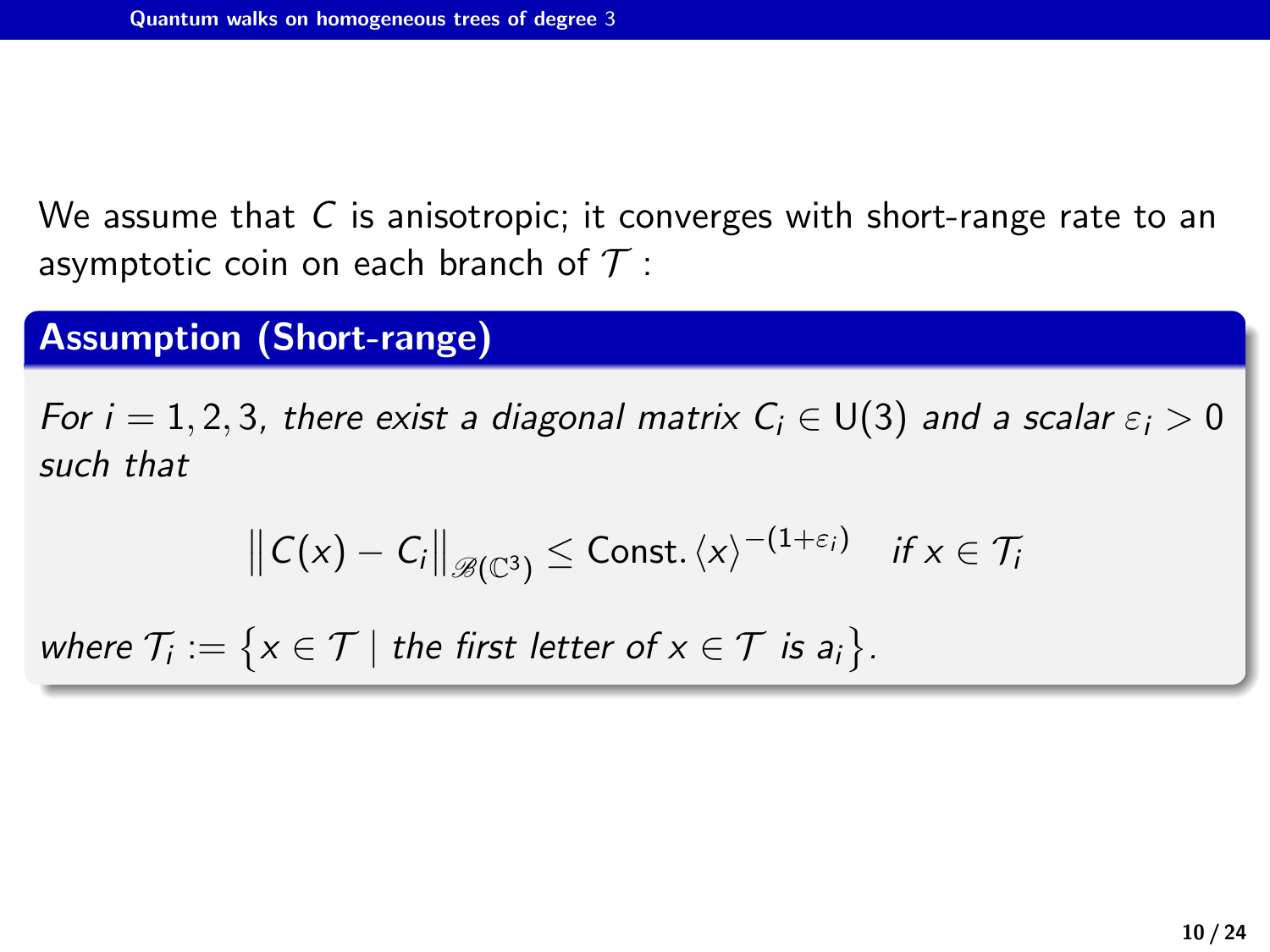### <span id="page-10-0"></span>Free evolution operator

The assumption provides three operators  $U_i:=\mathcal{S}\mathcal{C}_i$  describing the asymptotic behaviour of U on each branch of  $T$ .

It also suggests to define the free evolution operator as

$$
U_0 := U_1 \oplus U_2 \oplus U_3 \quad \text{in} \quad \mathcal{H}_0 := \mathcal{H} \oplus \mathcal{H} \oplus \mathcal{H},
$$

and to define the identification operator  $J: {\cal H}_0 \rightarrow {\cal H}$  as

$$
J\Phi := \sum_{k=1}^3 \chi_k \varphi_k, \quad \Phi = (\varphi_1, \varphi_2, \varphi_3) \in \mathcal{H}_0,
$$

with

$$
\chi_1:=\chi_{\mathcal{T}_1\cup\{e\}},\quad \chi_2:=\chi_{\mathcal{T}_2},\quad \chi_3:=\chi_{\mathcal{T}_3}.
$$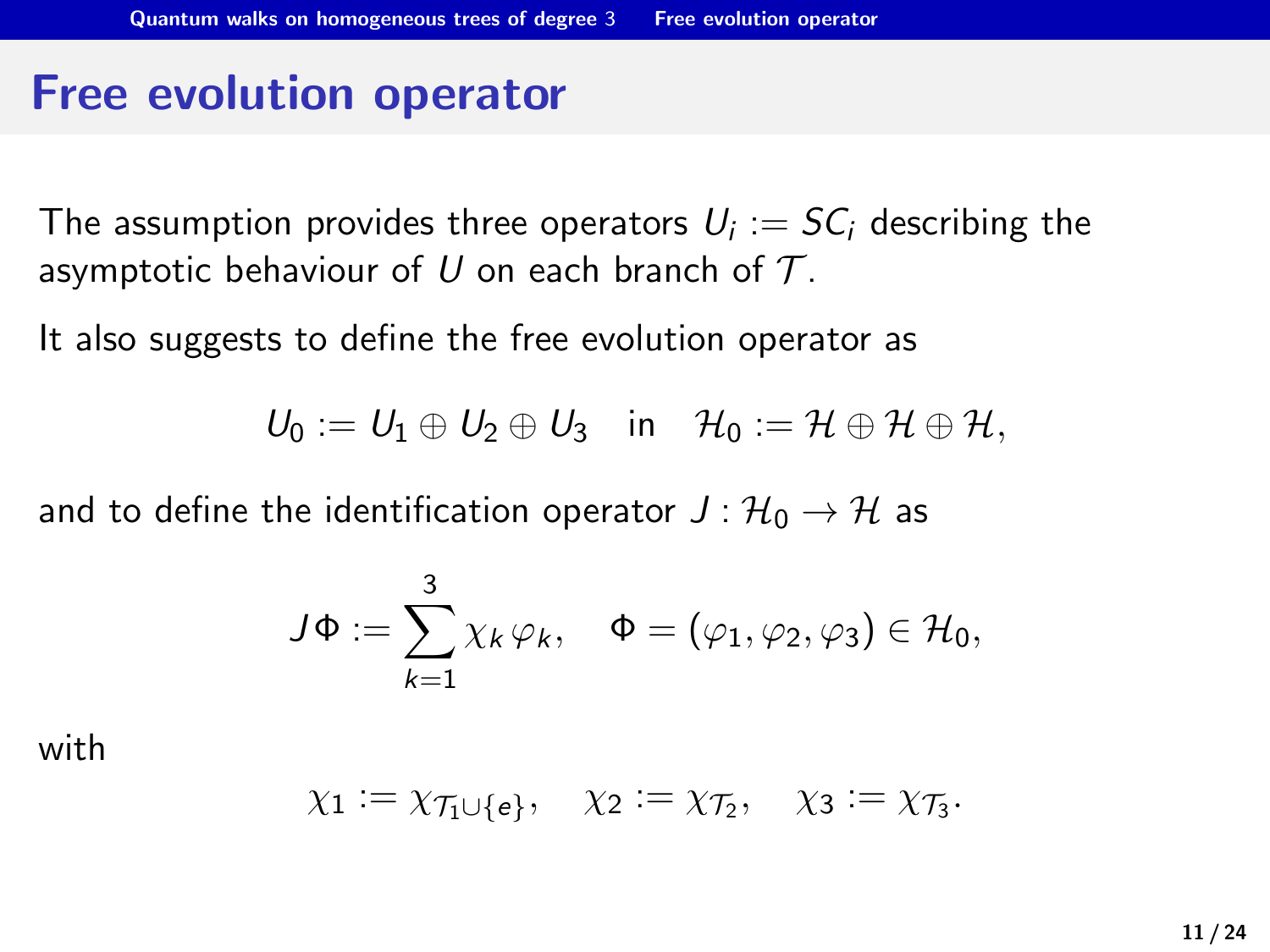For  $k = 1, 2, 3$ , we define a modified word norm

$$
|\cdot|_k:\mathcal{T}\to\mathbb{N},\ \ x\mapsto|x|_k:=\big|x_k^{-1}x\big|,
$$

where  $x_k$  is the longest word in x finishing by a letter  $a_k$ .

#### Example

If  $x = a_1a_2a_1a_3a_2$ , then  $x_1 = a_1a_2a_1$ , and if  $x = a_1a_2a_1a_2a_1$ , then  $x_3 = e$ .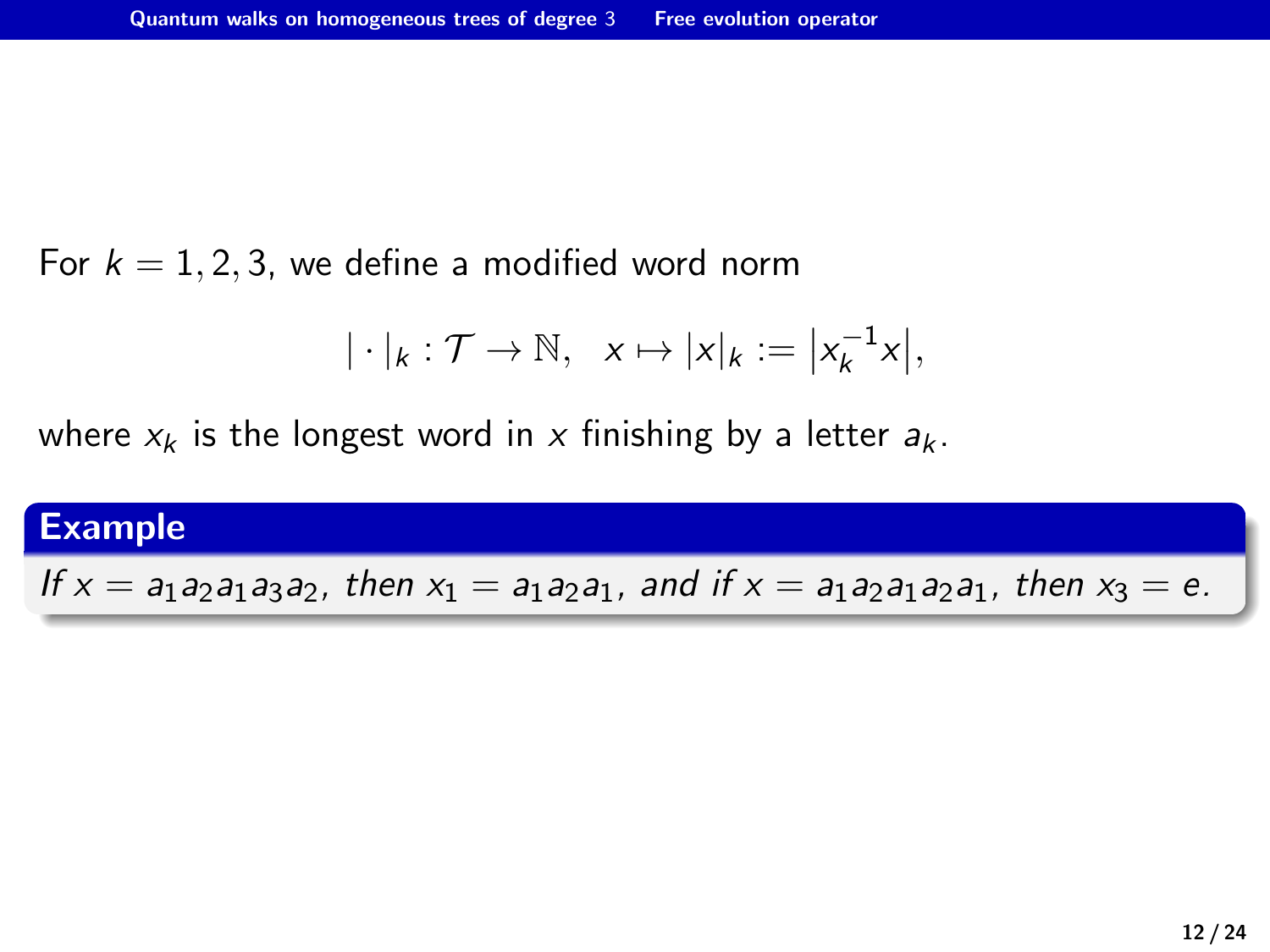### Lemma (Conjugate operator for  $S_{ii}$ )

Take  $i, j, k \in \{1, 2, 3\}$  distinct. Then, the operator

$$
A_{ij}f := S_{ij}^{-1}\big[|\cdot|_k^2, S_{ij}\big]f, \quad f \in C_{\rm c}(\mathcal{T}),
$$

is essentially self-adjoint in  $\ell^2(\mathcal{T})$ , with closure also denoted by  $A_{ij}$ . Furthermore, one has  $S_{ii} \in C^{\infty}(A_{ii})$  with

$$
S_{ij}^{-1}[A_{ij}, S_{ij}] = 2 \quad \text{(Mourre estimate for } S_{ij} \text{ on } \mathbb{S}^1 \text{)}.
$$

### Idea of the proof.

Direct calculations on the dense set  $C_c(\mathcal{T})$ .

<sup>a</sup>Reminiscent of the relations

$$
A := S^{-1}[X^2, S] \quad \text{and} \quad S^{-1}[A, S] = 2,
$$

with S the shift on  $\ell^2(\Z)$  and X the position operator on  $\ell^2(\Z).$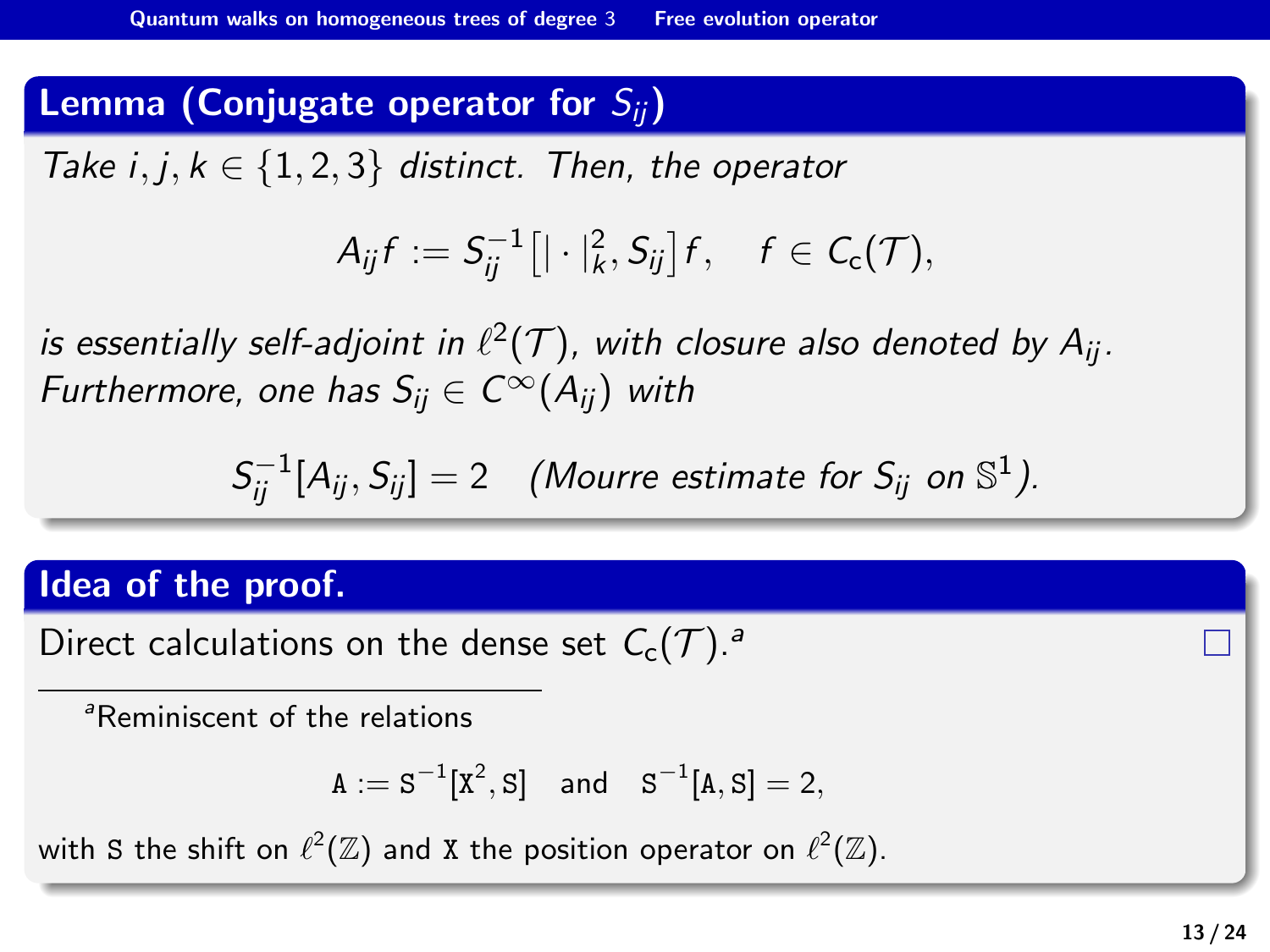[Fernández-Richard-T. 2013] then implies that  $S_{ii}$  has purely a.c. spectrum. But more can be said.

The relation  $\mathcal{S}^{-1}_{ij}[A_{ij},S_{ij}]=2$  implies by functional calculus the imprimitivity relation

$$
e^{isA_{ij}} \gamma(S_{ij}) e^{-isA_{ij}} = \gamma(e^{2is} S_{ij}), \quad s \in \mathbb{R}, \ \gamma \in C(\mathbb{S}^1).
$$

Together with Mackey's imprimitivity theorem, this implies that  $S_{ii}$  is unitarily equivalent to a multiplication operator with purely a.c. spectrum covering the whole unit circle  $\mathbb{S}^1$ .

(Think of a version of Stone-von Neumann theorem on  $\mathbb{S}^1...$ )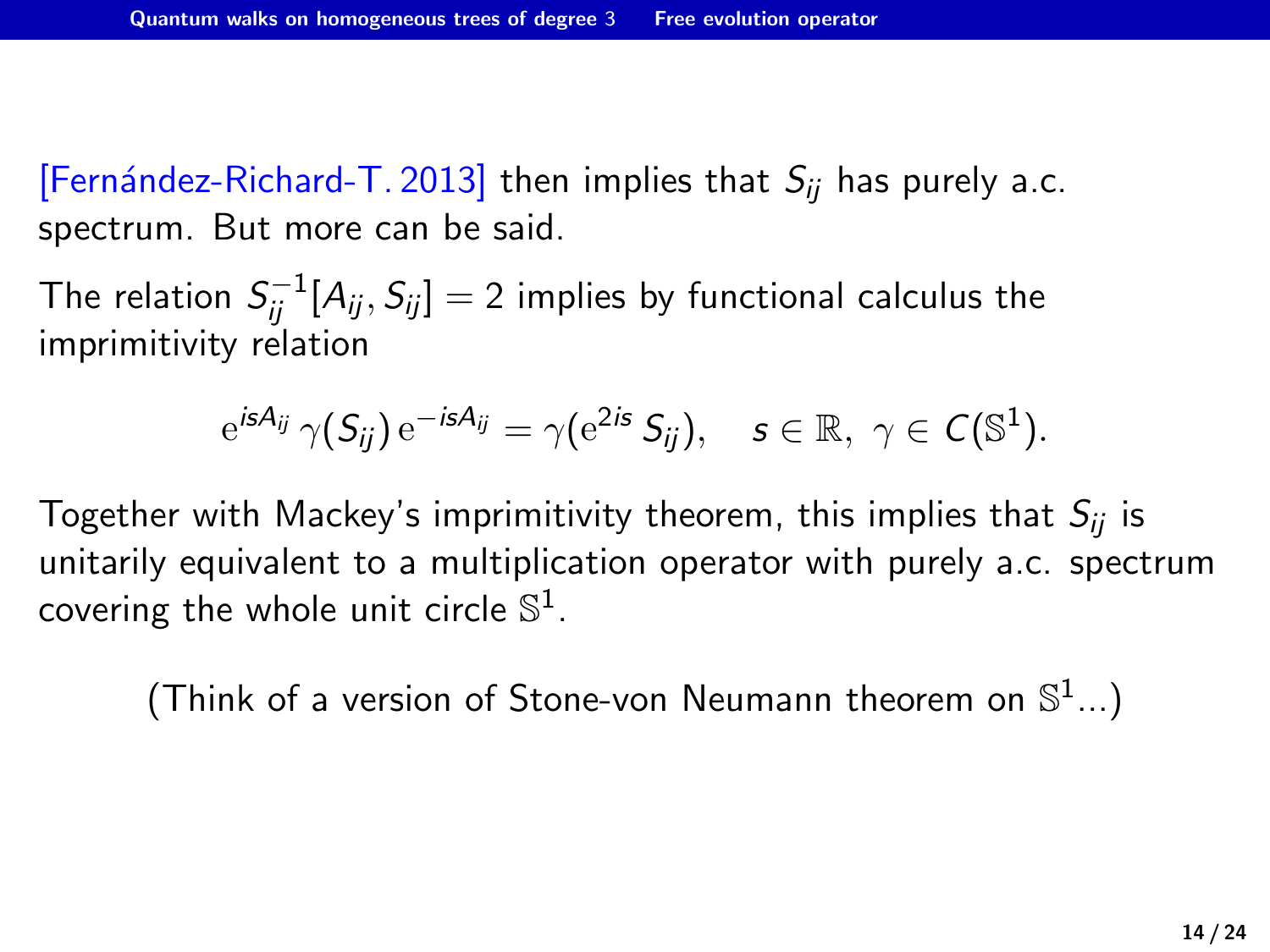What precedes  $+$  direct sums  $+$  the fact that the diagonal matrices  $C_i$ commute with the other operators, implies:

### Proposition (Spectral properties of  $U_0$ )

Let

$$
A_0\Phi:=(\widetilde{A}\oplus\widetilde{A}\oplus\widetilde{A})\Phi,\quad \widetilde{A}:=\left(\begin{smallmatrix}A_{23}&0&0\\0&A_{31}&0\\0&0&A_{12}\end{smallmatrix}\right),\quad \Phi\in \mathcal{C}_\mathsf{c}(\mathcal{T},\mathbb{C}^3)^3.
$$

(a)  $A_0$  is essentially self-adjoint in  $H_0$ , with closure also denoted by  $A_0$ . (b)  $U_0 \in C^{\infty}(A_0)$  with  $U_0^{-1}[A_0, U_0] = 2$ , and  $U_0$  satisfies the imprimitivity relation

$$
e^{isA_0}\,\gamma(U_0)\,e^{-isA_0}=\gamma(e^{2is}\,U_0),\quad s\in\mathbb{R},\ \gamma\in C(\mathbb{S}^1).
$$

(c)  $U_0$  is unitarily equivalent to a multiplication operator with purely a.c. spectrum covering the whole unit circle  $\mathbb{S}^{1}.$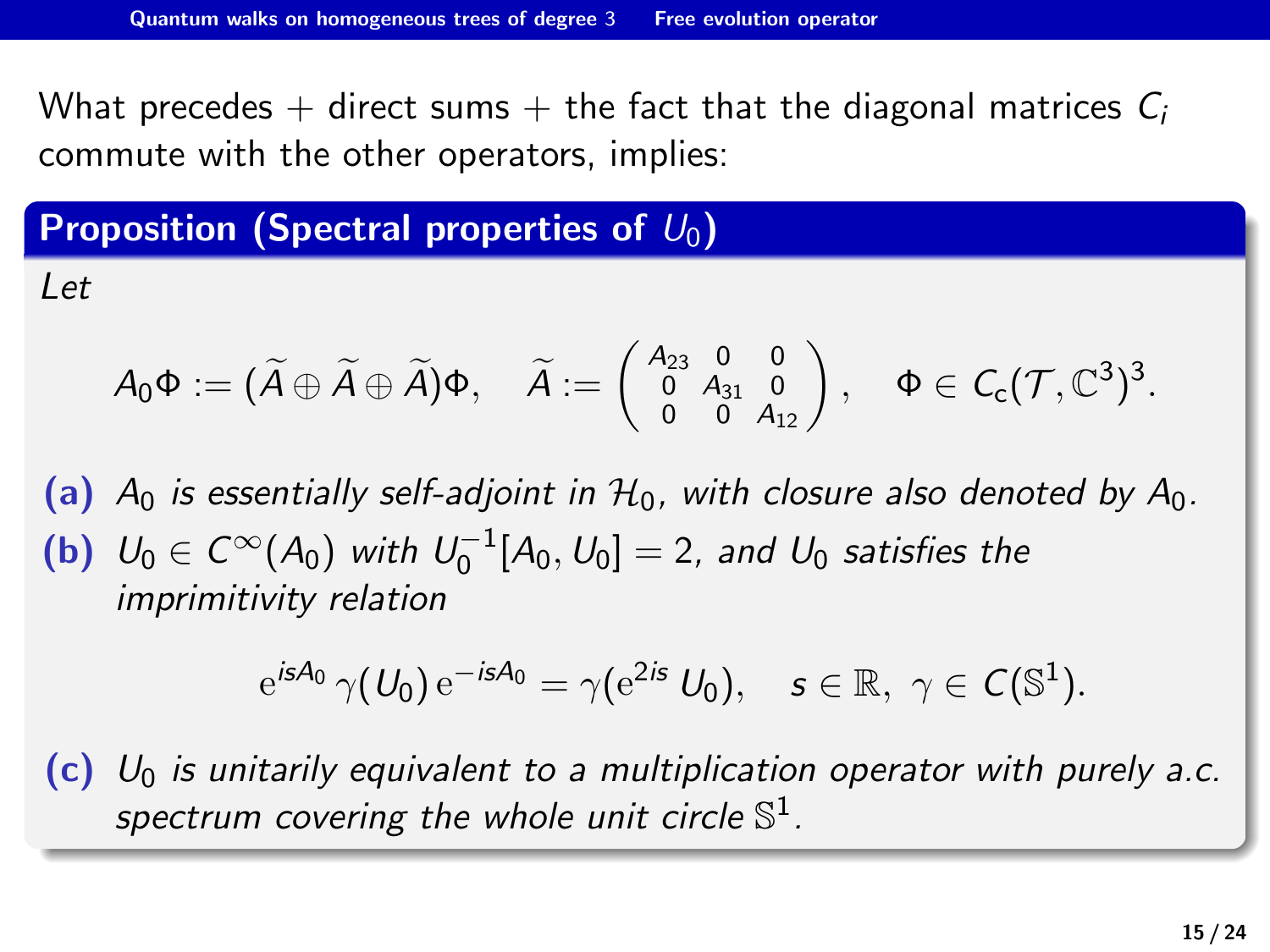# <span id="page-15-0"></span>Mourre theory in two Hilbert spaces

By refining some results of [Richard-Suzuki-T. 2018], we get the perturbation result:

#### Theorem

Let  $U_0, U$  be unitary operators in Hilbert spaces  $\mathcal{H}_0, \mathcal{H}$ , let  $A_0$  be a self-adjoint operator in  $H_0$ , let  $J \in \mathcal{B}(\mathcal{H}_0, \mathcal{H})$ , and assume that

(i) there exists a set  $\mathscr{D} \subset \mathcal{D}(A_0 J^*) \subset \mathcal{H}$  such that  $JA_0 J^* \restriction \mathscr{D}$  is essentially self-adjoint, with closure denoted by A,

$$
(ii) U_0 \in C^1(A_0),
$$

(iii) 
$$
V := JU_0 - UJ \in \mathcal{K}(\mathcal{H}_0, \mathcal{H})
$$
,

(iv)  $\overline{VA_0 \restriction \mathcal{D}(A_0)} \in \mathcal{K}(\mathcal{H}_0, \mathcal{H})$ 

(v) for each  $\eta \in C(\mathbb{S}^1,\mathbb{R})$ , one has  $\eta(U)(JJ^* - 1_{\mathcal{H}})\eta(U) \in \mathscr{K}(\mathcal{H})$ .

Then,  $U \in C^1(A)$  and A is a conjugate operator for U on an open set  $\Theta \subset \mathbb{S}^1$  if the operator  $A_0$  is a conjugate operator for  $U_0$  on  $\Theta.$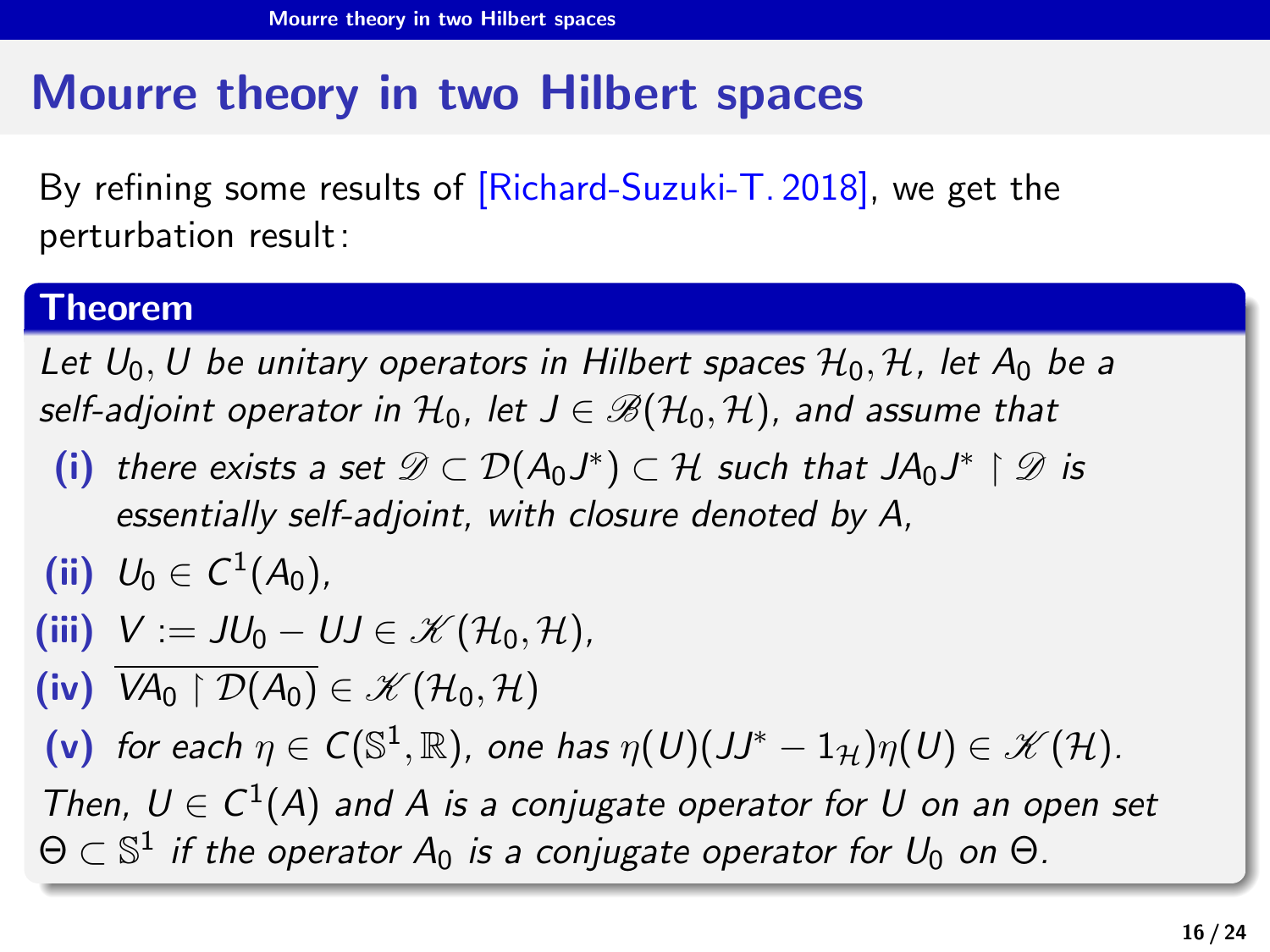# <span id="page-16-0"></span>Full evolution operator

Using the short-range assumption, we can verify that  $V$  is trace class, that  $U \in C^{1+\varepsilon}(A)$ , and the hypotheses of the last theorem. We thus get:

#### Theorem (Spectral properties of  $U$ )

The operator U has at most finitely many eigenvalues, each one of finite multiplicity, and no singular continuous spectrum.

This is the first result of this type for quantum walks on homogeneous trees of degree 3 with position-dependent coin.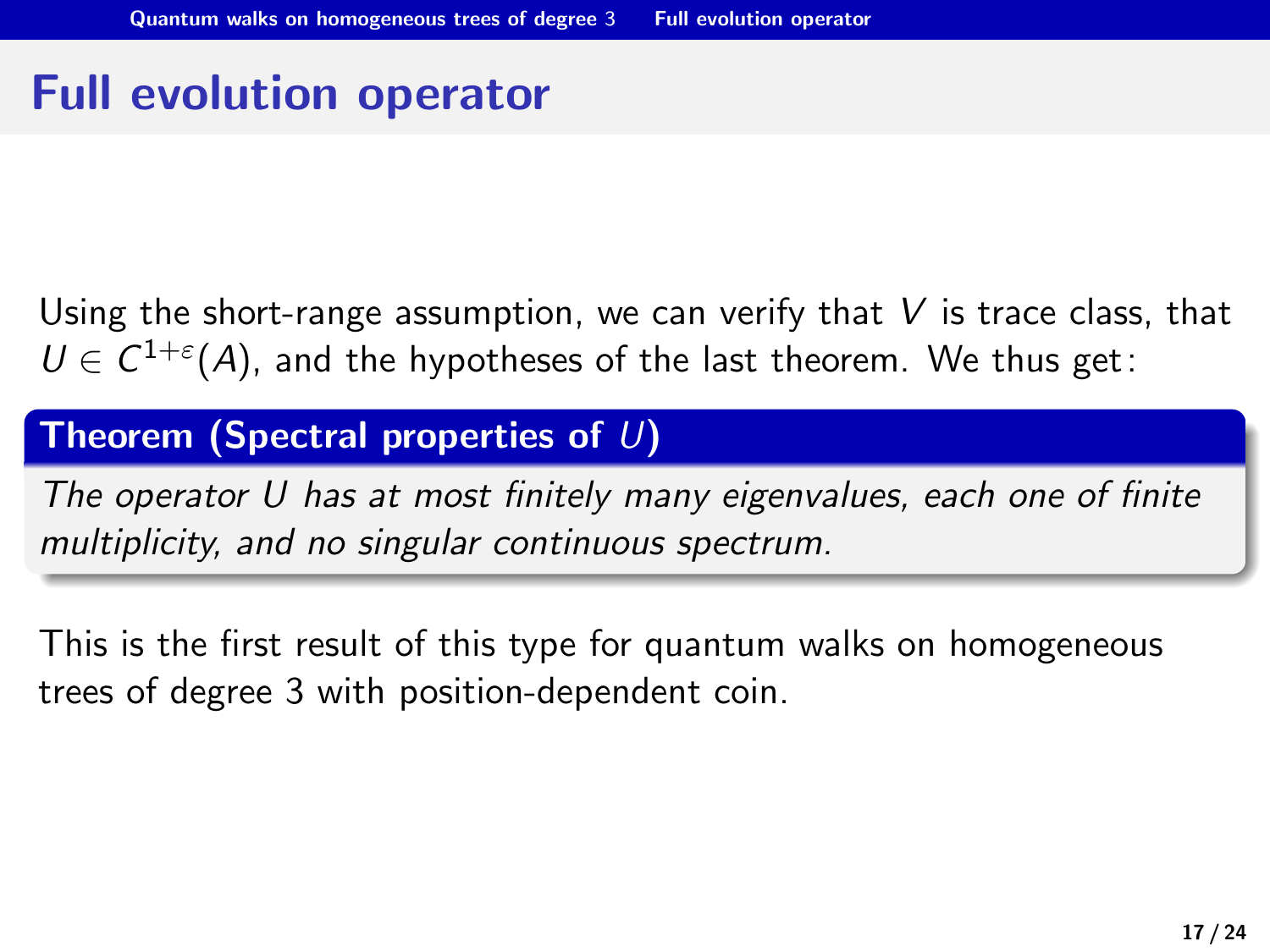## <span id="page-17-0"></span>Wave operators

Theorem (Completeness, version 1)

The wave operators  $W_+(U,U_0,J): \mathcal{H}_0 \to \mathcal{H}$  given by

$$
W_{\pm}(U,U_0,J):=\underset{n\rightarrow\pm\infty}{\text{s-lim}}U^{-n}JU_0^n
$$

exist and are complete, that is,  $\mathsf{Ran}\left(W_\pm(U,U_0,J)\right) = \mathcal{H}_{\mathsf{ac}}(U).$ 

#### Idea of the proof.

 $W_{+}(U,U_0, J)$  exist because V is trace class. For the completeness, the idea is to note that  $\mathcal{H}_{\mathsf{ac}}(\mathsf{U})\supset \mathsf{Ran}\left(W_\pm(\mathsf{U},\mathsf{U}_0,\mathsf{J})\right)\supset \mathsf{Ran}(\mathsf{a}_\pm)$  with

$$
a_{\pm}\varphi:=W_{\pm}(U,U_0,J)(\varphi,\varphi,\varphi),\quad \varphi\in\mathcal{H},
$$

and show that Ran( $a_{+}$ ) =  $\mathcal{H}_{ac}(U)$ .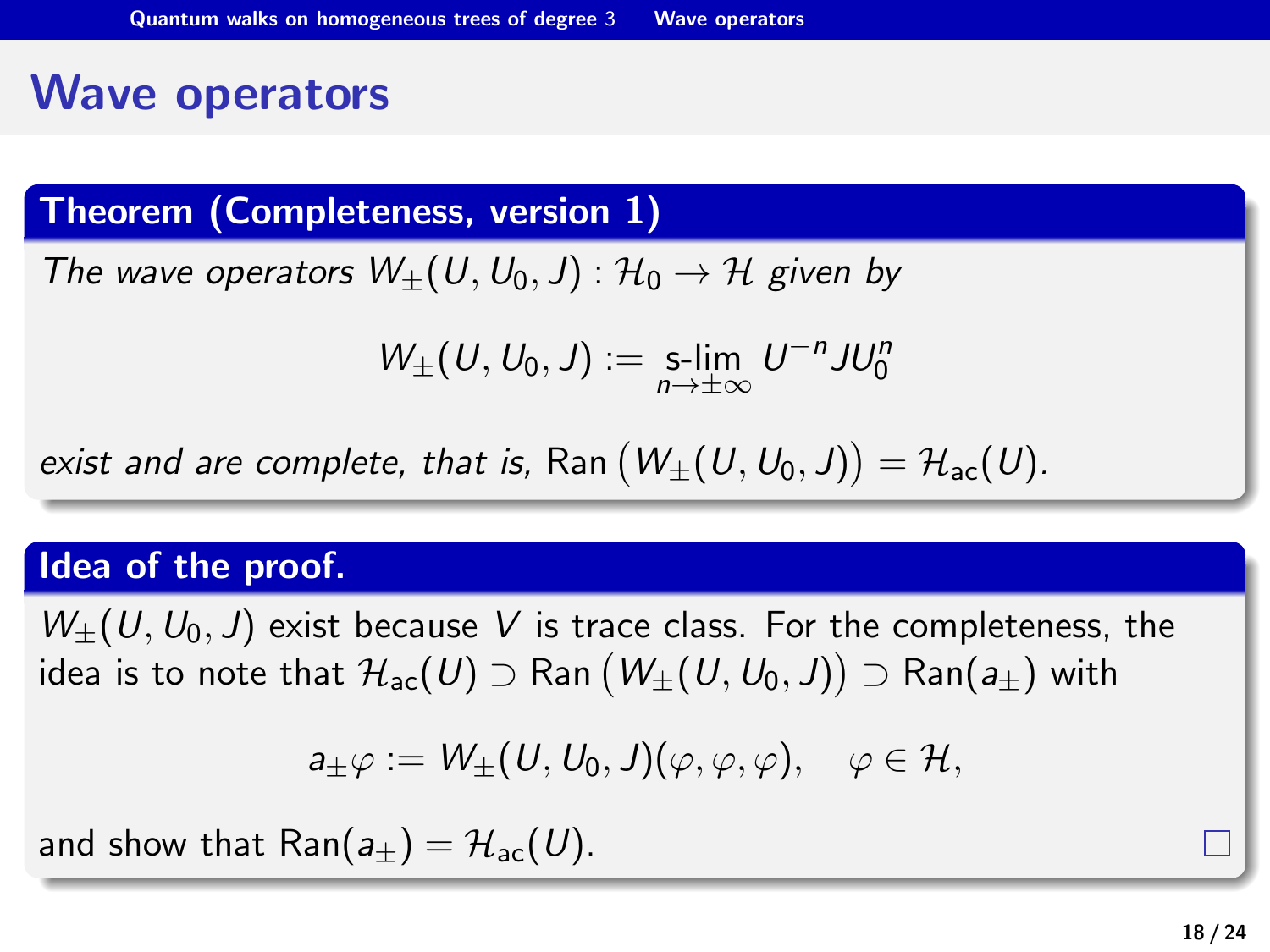A direct calculation shows that  $a_{\pm} = \lim_{n \to \pm \infty} U^{-n} \left( \sum_{k=1}^{3} \chi_k C_k \right)^n S^n$ . Thus:

Corollary (Completeness, version 2)

The operators  $a_{+} : \mathcal{H} \to \mathcal{H}$  given by

$$
a_{\pm} := \mathop{\mathrm{S-lim}}\limits_{n \to \pm \infty} U^{-n} J_n S^n, \quad J_n := \left( \sum_{k=1}^3 \chi_k C_k \right)^n,
$$

exist, are isometric, and satisfy Ran $(a_+) = H_{ac}(U)$ .

<u>In other words:</u> If one uses the matrix powers  $\big(\sum_{k=1}^3 \chi_k \mathcal{C}_k\big)^n$  as time-dependent identification operators, then the basic shift S can be used as a free evolution operator for U.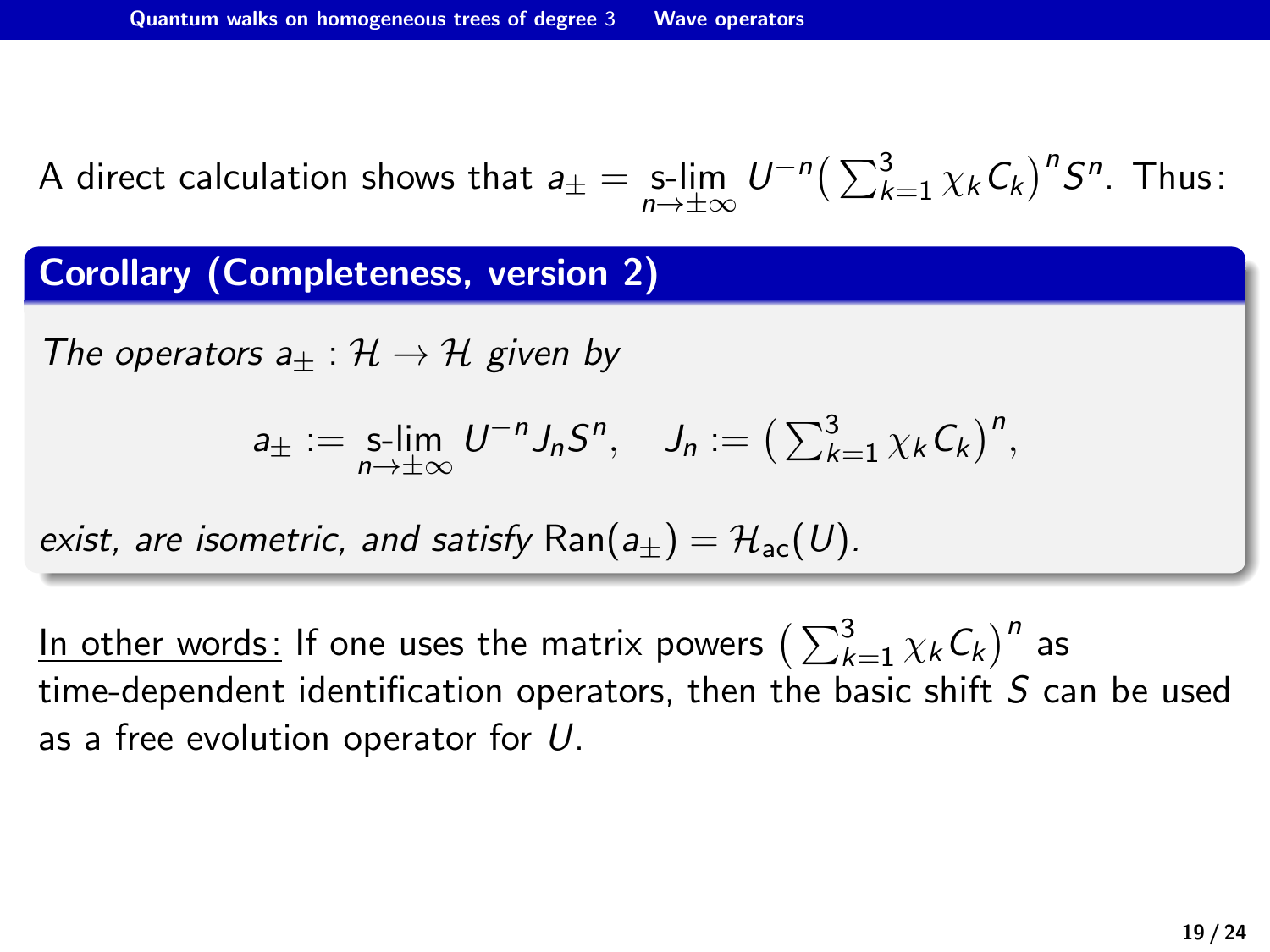#### **Corollary**

One has 
$$
\sigma_{ac}(U) = \mathbb{S}^1
$$
.

### Idea of the proof.

Follows in part from the fact that  $a_{\pm}$  are unitary from  $\mathcal{H} = \mathcal{H}_{ac}(S)$  to  $\mathcal{H}_{\text{ac}}(U)$ .

Combining what precedes, we infer that the spectrum of  $U$  covers the whole unit circle and is purely absolutely continuous, outside possibly a finite set where  $U$  may have eigenvalues of finite multiplicity.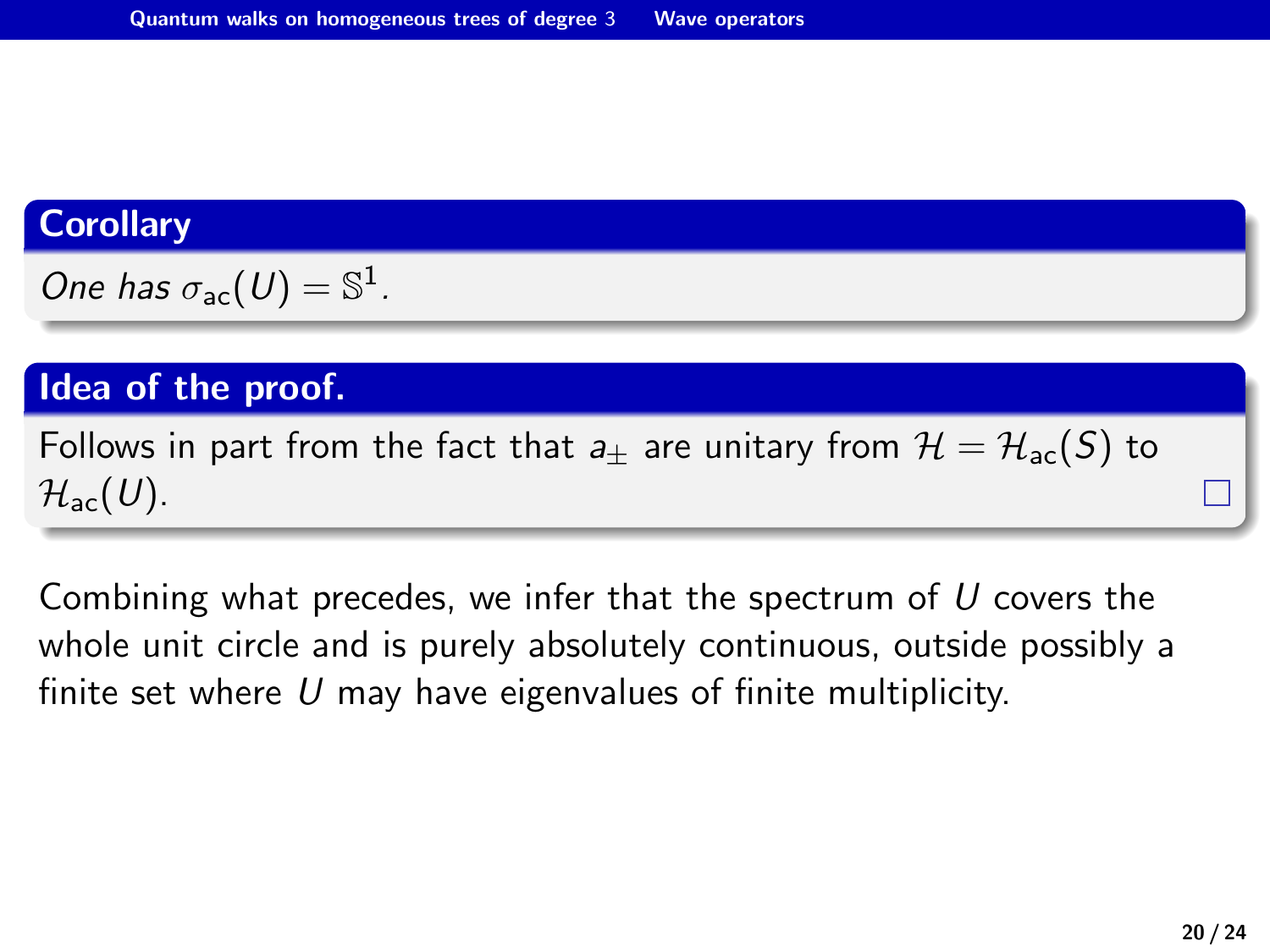### Finally:

#### Theorem (Completeness, version 3)

The wave operators  $W_{+}(U,U_0): \mathcal{H} \to \mathcal{H}$  given by

$$
W_{\pm}(U,\widetilde{U}_0):=\mathop{\hbox{\rm s-lim}}_{n\to\pm\infty}U^{-n}(\widetilde{U}_0)^n,\quad \widetilde{U}_0:=S\sum_{k=1}^3\chi_k\,C_k,
$$

exist, are isometric, and are complete, that is, Ran( $W_+(U,\widetilde{U}_0) = \mathcal{H}_{ac}(U)$ .

### Idea of the proof.

Follows from the facts that  $\sum_{k=1}^{3}\chi_{k}C_{k}$  is diagonal (but not constant) and  $U_0 - U$  trace class.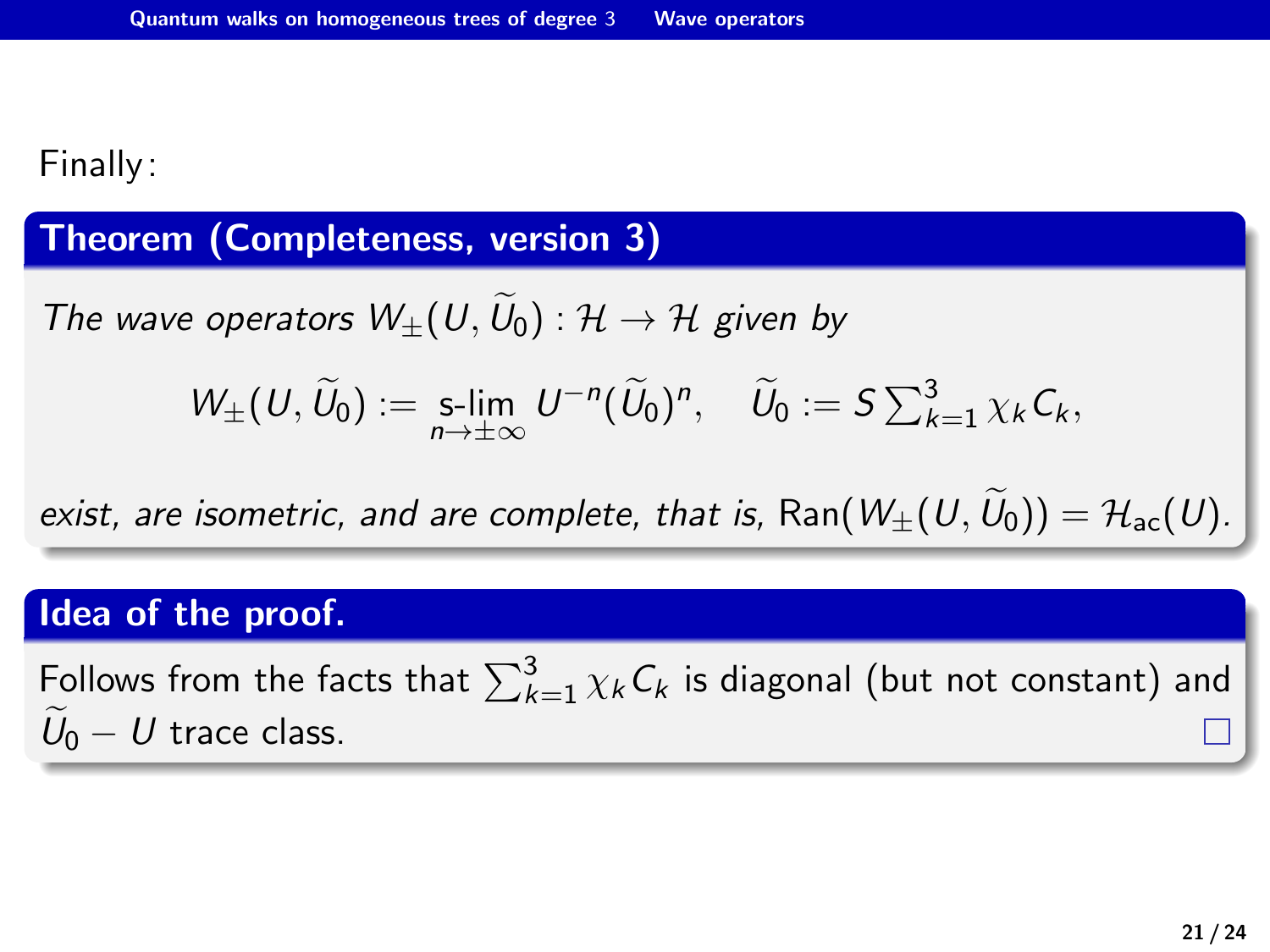# <span id="page-21-0"></span>Open problems

- 1. What are the initial subspaces of  $W_+(U,U_0,J)$ ?
- 2. What are the asymptotic velocity operators of  $U_i = SC_i$ ?
- **3.** The case of homogenous trees of arbitrary degree?
- 4. The case of rooted trees ?
- **5.** The case of coin operators that converge at infinity to arbitrary constant unitary matrices ?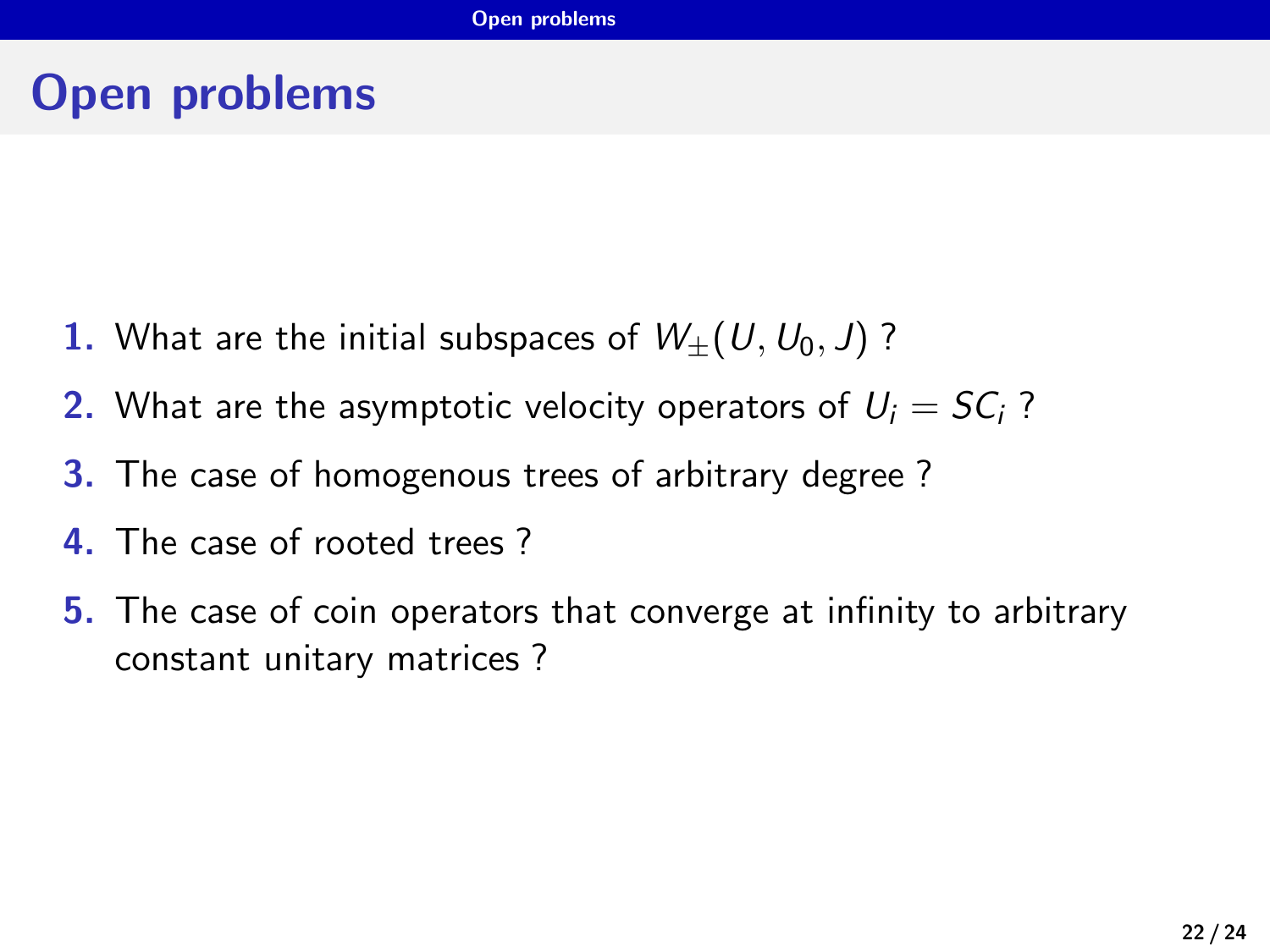# Thank you